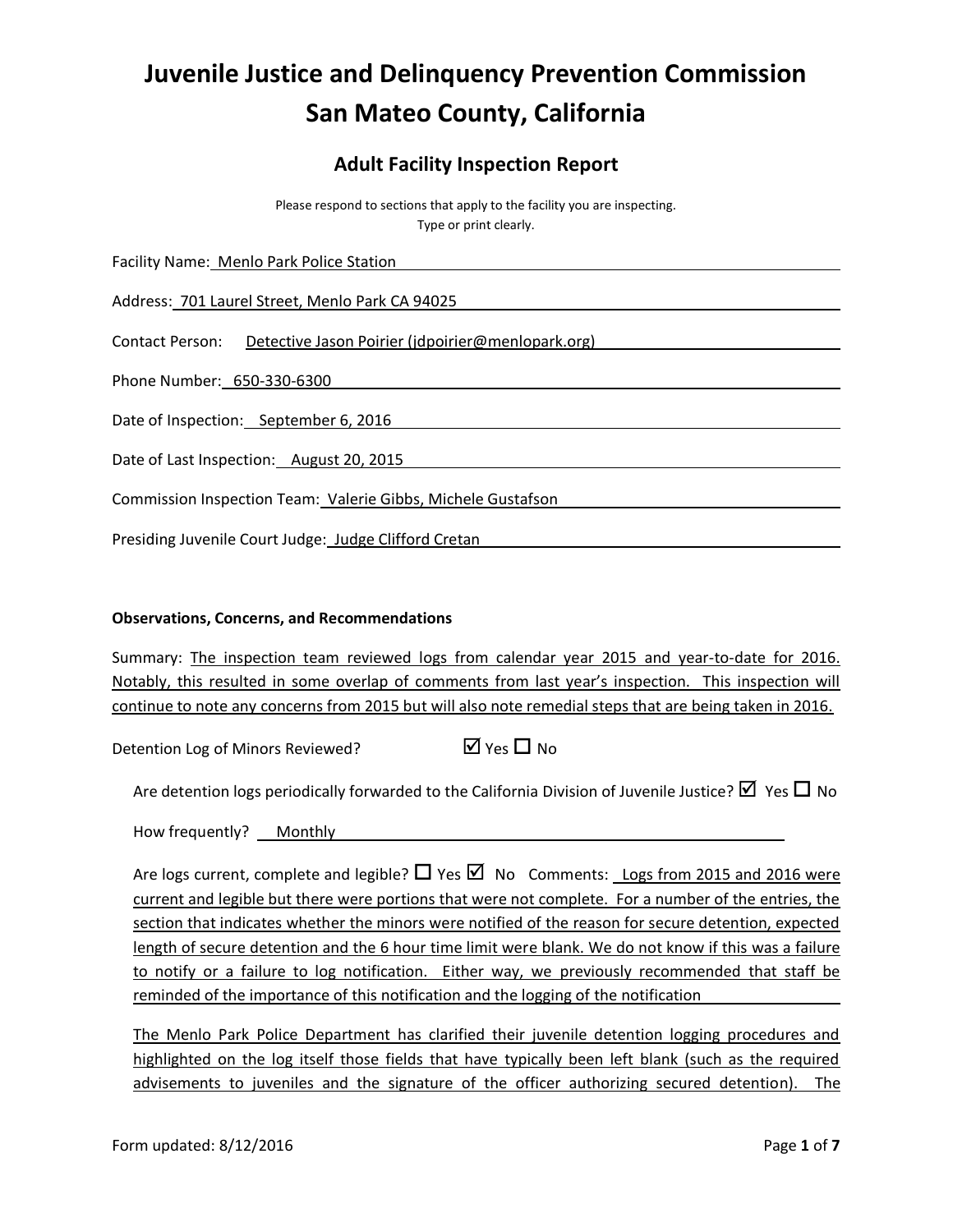| changes had been recently implemented, so we did not observe whether these changes had resulted                                                                                                                   |
|-------------------------------------------------------------------------------------------------------------------------------------------------------------------------------------------------------------------|
| in more complete log entries.                                                                                                                                                                                     |
|                                                                                                                                                                                                                   |
| Are reasons for secured detention noted? $\Box$ Yes $\Box$ No Comments: A place to designate the                                                                                                                  |
| reasons for secured detention was recently added to the form, but in the logs we reviewed, there                                                                                                                  |
| was no place to enter this. According to Detective Poirier, minors are placed in secure detention if                                                                                                              |
| they pose a safety risk (i.e., if their charge was a crime of violence or if they have demonstrated                                                                                                               |
| assaultive behavior toward the officers). If they pose a danger to others, they will be placed in secure                                                                                                          |
| detention. If they pose a danger to themselves, they are usually determined to be a 5150 and taken                                                                                                                |
| to the hospital.                                                                                                                                                                                                  |
| Is the offense noted? $\boxtimes$ Yes $\square$ No Comments:                                                                                                                                                      |
| $\overline{M}$ Yes $\overline{\Box}$ No Date: $6/2/16$<br>Fire Inspection Report Reviewed?                                                                                                                        |
| Any recommendations/concerns from last inspection? Have these been implemented?: No<br>recommendations or concerns. The station received its 5-year certification and no violations were<br>noted at the facility |
|                                                                                                                                                                                                                   |
| $\boxtimes$ Yes $\Box$ No Date: 12/16/14<br>Health Department Report Reviewed?                                                                                                                                    |
|                                                                                                                                                                                                                   |
| Any recommendations/concerns from last inspection? Have these been implemented?: The station<br>has not had a health inspection since the last JJPDC annual inspection. We will inquire as to                     |
| whether this has been too long since the last health inspection.                                                                                                                                                  |
|                                                                                                                                                                                                                   |
| <b>General Information</b>                                                                                                                                                                                        |
| Number of minors held in detention during inspective review period:                                                                                                                                               |
| Secured 4 Non-Secured 10 (2015)                                                                                                                                                                                   |
| Secured 0 Non-Secured 6 (2016 - through Sept 6, 2016)                                                                                                                                                             |
| Are minors given an orientation prior to being detained? (Section 1540): $\boxtimes$ Yes $\Box$ No                                                                                                                |
| Describe: Minors are allowed to make a phone call, told the reason for their detention and told that they                                                                                                         |
| will not be held for more than 6 hours. The advisements are being made clearer in the juvenile                                                                                                                    |
| detention log book instructions.                                                                                                                                                                                  |
|                                                                                                                                                                                                                   |
| Comments: This orientation refers to the advisements minors are to receive about reason for detention,                                                                                                            |
| projected length of detention and the 6-hour limit. Detective Poirier had mentioned that he'd never                                                                                                               |
| given a youth orientation, but if the advisements are given, this is part of the youth orientation.                                                                                                               |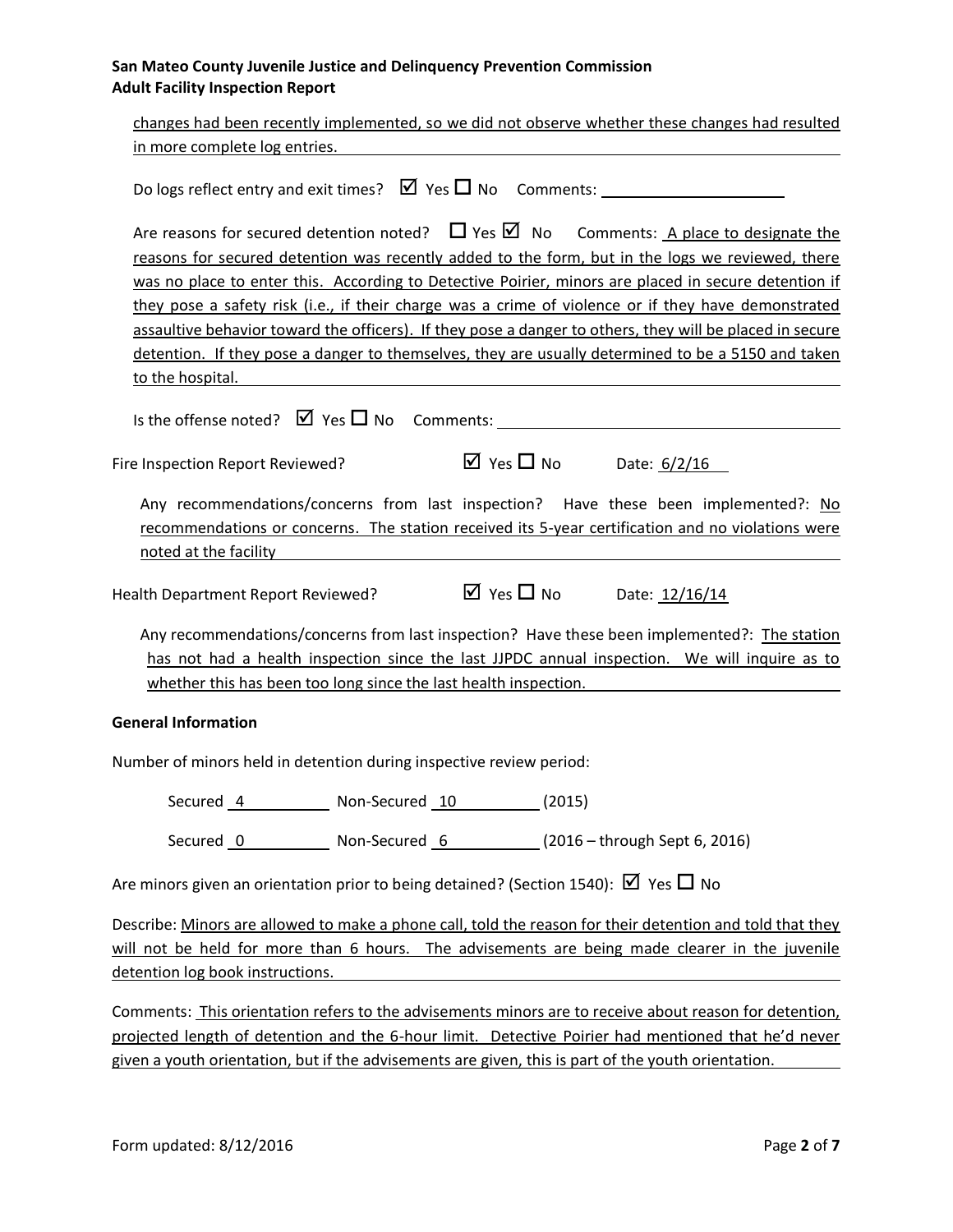How are minors in custody supervised?

In a Locked Cell (Section 1547)? There is a staff member in the adjacent room who can see into the cell through a window. There is an intercom that the minor can activate, but the intercom goes to dispatch which then routes to the control desk outside the room. The minor can also knock on the window to contact the person in the next room. The minor is actively checked (someone goes into the room) every 30 minutes.

In Secure Custody outside of a cell (Section 1548)? A minor that is in secure custody outside a cell will be supervised at all time by an officer.

In Non-Secure Custody (Section 1550)? Constant supervision

How often are minors in custody observed? (Section 1548):

In a Locked Cell? Every 30 minutes in the cell – and more frequently through the window from the adjacent room

In Secure Custody outside of a cell? Constant

In Non-Secure Custody? Constant

How are minors in custody observed (video, audio device, personal observation, Section 1547)?: If in a cell, through the window (someone is sitting in the next room on the computer); every 30 minutes a check is done in the cell. There is no video or audio device in the cell. If the minor is not in a cell, the observation is in person and constant.

Is the observation logged?:  $\Box$  Yes  $\Box$  No Comments: For secured detention, we were informed that the officer is instructed to observe the minor every 15 minutes. The secure detention log provides for a place to log observation every 15 minutes, but it was not filled out for the youth who had been logged to the date of the inspection. This is being corrected, but the correction in procedure was not observed. For youth who are impaired but in non-secure detention for whom observation is deemed necessary, observation is done at 15-30 minute intervals but, at present, the observation is not logged.

Is there constant auditory access to staff at all times?:  $\Box$  Yes  $\Box$  No Comments: There is an intercom that youth need to press to access dispatch. They can also knock on the window to get the attention of staff. This is not a voice activated system – the minor must press a button to activate the intercom – and it does not go directly to the staff at the desk outside the cell. The Commission has a question as to whether this was sufficient according to regulations.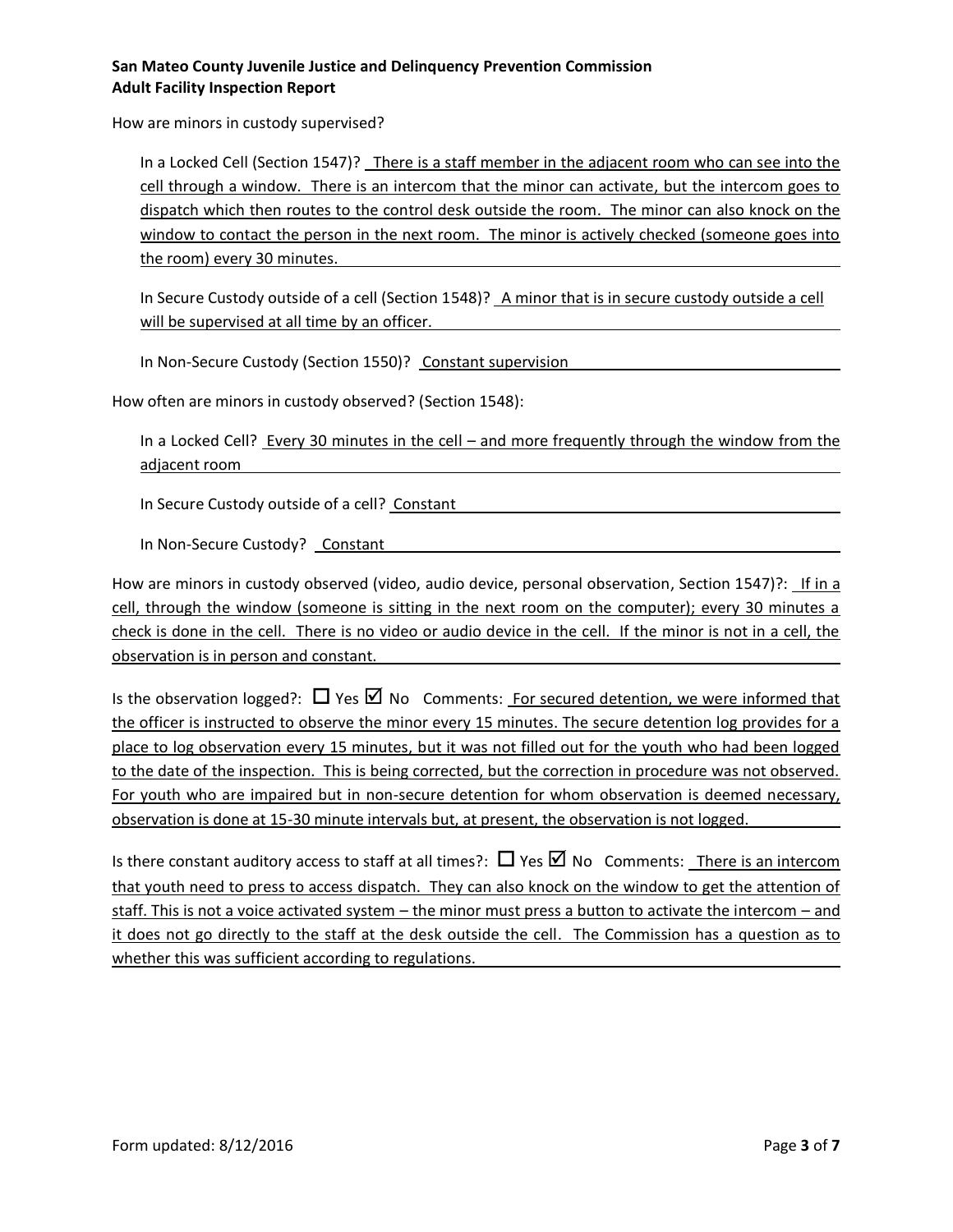| Is there any contact with adult inmates?: $\Box$ Yes $\Box$ No Comments: Adults and youth are kept           |  |  |  |
|--------------------------------------------------------------------------------------------------------------|--|--|--|
| separate. The cells are adjacent, but if an adult and a youth have to be held in the cells at the same time, |  |  |  |
| paper is used to cut off visual access between them and transfers are done so that minors and adults are     |  |  |  |
| not in contact.                                                                                              |  |  |  |

Are males and females kept in the same room/area?  $\Box$  Yes  $\boxtimes$  No Comments: They are kept separately.

Are drinks (water) and snacks available, if requested?:  $\boxtimes$  Yes  $\Box$  No Comments: Staff will get food/drink for the minors if requested. There is vending machine and the staff will often pay for a snack or drink if requested by a minor.

Is there access to toilets and washing facilities:  $\boxtimes$  Yes  $\Box$  No Comments: There is a sink and a toilet in the secure cell.

Are there provisions available for clothing, blankets, etc.?:  $\Box$  Yes  $\Box$  No Comments: They have sweatshirts and sweatpants available. The station has followed the prior year's inspection recommendation and now have a regular fleece blanket available for minors in addition to the mylar blankets they would provide adults.

List the names, dates, intake and release times, and circumstances for all minors held for longer than six hours. (Attach any additional documents if necessary. **Names will be redacted prior to publication**.):

None held longer than 6 hours in 2015

#### **Secured Detention**

| Was the secured detention area observed? $\boxtimes$ Yes $\Box$ No |  |  |
|--------------------------------------------------------------------|--|--|
|--------------------------------------------------------------------|--|--|

Is the secured detention area a locked room?  $\boxtimes$  Yes  $\Box$  No

| Is a cuffing rail used for secured detention? $\boxtimes$ Yes $\Box$ No |  |  |  |
|-------------------------------------------------------------------------|--|--|--|
|-------------------------------------------------------------------------|--|--|--|

Comments: The station will occasionally use the cuffing rail, which is a chain onto which ankle cuffs are attached.

Are minors in secured detention informed of the following?:

The purpose/reason for being placed in secured detention:  $\boxtimes$  Yes  $\Box$  No

The length of time the secure detention is expected to last:  $\boxtimes$  Yes  $\Box$  No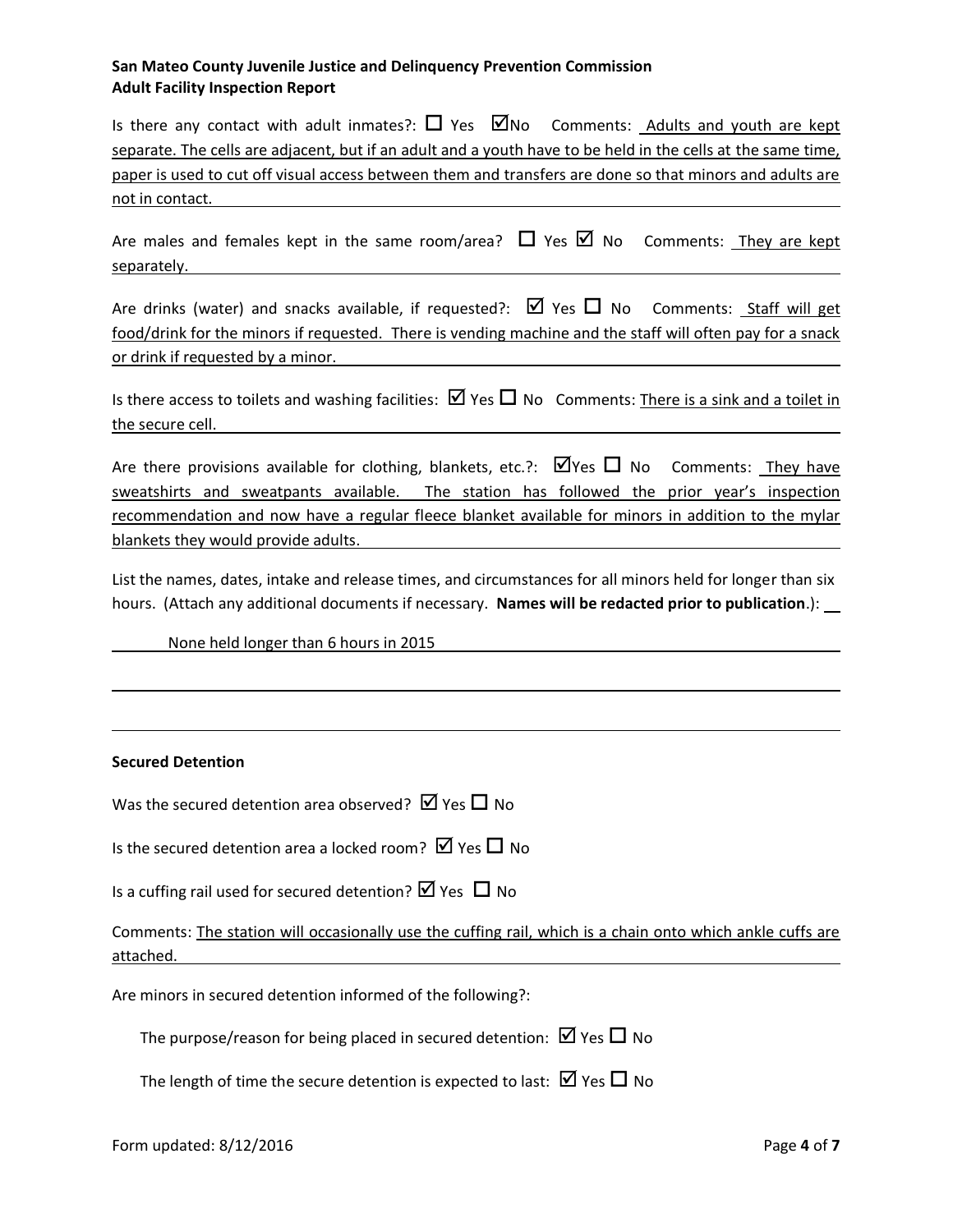Informed of the six-hour limit of being held in secured detention:  $\Box$  Yes  $\Box$  No

Comments: According to Detective Poirier, minors are informed of these items when they are brought in. In looking through the records, we found that there were a number of blank entries where the officer was supposed to initial that they had done this. We cannot verify if this was a failure to notify or a failure to log notification. Either way, we recommend that staff be reminded of the importance of this notification and the logging of the notification – potentially a training on juvenile detention procedures.

For what purpose/reasons would a minor would be placed in secured detention?: Danger to self or others. If the crime was one of violence or the minor is acting in a violent manner.

How often is secured detention reviewed and by whom? Every 30 minutes by supervisor

Have any minors been held in secured detention for more than six hours?:  $\Box$  Yes  $\Box$  No

What is the proximity of the secured detention area to adult inmates? The secure detention area is next to the adult area, but there is a door in between that would be closed if there were both adults and minors in the facility. Additionally, windows are blocked between the adult and minor cells without obscuring the view the officer at the control desk would have of the minor.

Describe the procedure for intoxicated or substance abusing minors: If a minor appears to be impaired, the station will call the fire department to examine the minor. If they are impaired, they would be taken to the hospital. If they are cleared, they can come to the facility.

How frequently are intoxicated/impaired minors observed? They would only be in the facility if they were cleared by medics. If they were cleared but seemed to be impaired, they would be observed.

Is this observation documented in the logs?  $\Box$  Yes  $\Box$  No There is a medical form that the station could use, but it is not currently deployed for minors.

#### *If cuffing rail is used:*

Was cuffing rail observed and procedure explained?  $\boxtimes$  Yes  $\Box$  No

How are youth secured? They would be handcuffed to themselves and their ankle would be secured by a cuff to a chain at the foot of the bench in the control room directly in front of the control desk.

Who approves the use of a cuffing rail? (e.g. Watch Commander): Watch Commander

How is the minor supervised? How frequently?: Constant supervision as the rail is right in front of the control desk.

What time limit is used when using cuffing rails? (30 min. limit): Don't use it very often, so it's very minimal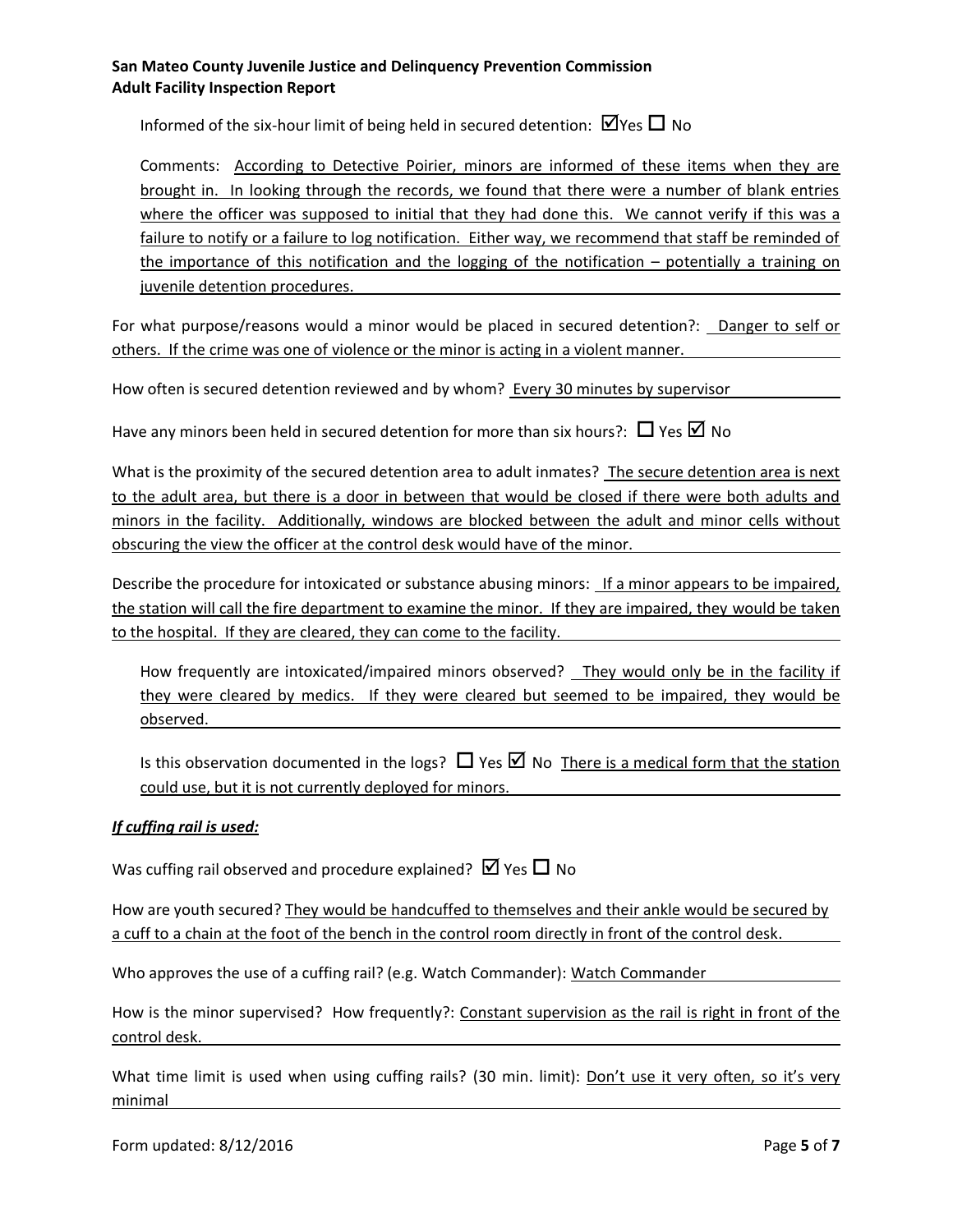Does the detention log note the use of cuffing rails?:  $\Box$  Yes  $\Box$  No

#### **Comments**

General comments or concerns that should be noted that haven't already been addressed?: As noted in the prior year's inspection, in January of 2015, there was an incident where there were 4 minors in detention at the same time. There was a 13 year old in secure detention because they ran out of space to put the minors. Only youth 14 years old or older should be in secure detention. This has been noted and should not recur.

#### **Summary**

Detective Poirier was professional and organized. He pointed out areas where the station was changing the procedures to address findings from last year's JJDPC inspection report and noted improvements in the instructions and forms used for logging the detention of minors (both secure and non-secure detention).

The JJDPC understands that the regulations concerning the detention of minors differ from those for adults and commends the efforts made by the Menlo Park Police Department to address these differences on the handwritten logs. The JJDPC suggests that in addition to the improvements made by highlighting often-overlooked fields on the log form, the station consider enlarging the form fields on the logs (there are currently 3-4 entries per page, which might be better cut down to 1-2 for legibility sake). The forms were recently updated and the JJDPC appreciates that the release codes have been simplified (the prior forms had a larger number of release options, but some of them were not actually possible, but ended up being used erroneously). The JJPDC also recommends including the full text of the advisements needed for youth to that officers don't have to rely on their memory or the abbreviated reminders currently on the log. If possible, a juvenile detention refresher training might be held.

Detective Poirier asked whether any training materials were available or whether there were best practices the JJDPC could share. We will ask the BSCC if there are such materials and share other materials as we become aware of them.

We recommend that the Menlo Park Station continue to be vigilant about accurately logging whether a youth is in secure custody versus non-secure custody. Having a minor in a room or area that they could not get out of constitutes secure custody, so if the area the youth is held in is not open, then that detention should be logged as secure rather than unsecure. It would appear that any time an adult and a minor are held in the cells at the same time, for example, that the detention must be considered secure as it would not be possible to open the doors to the extent necessary for detention in the designated area to be considered non-secure.

The JJDPC does have some concerns about the monitoring of youth in secure custody. The requirement for constant auditory monitoring of youth in secured custody does not seem to be met by the intercom system that, when activated, will connect with dispatch rather than the officers at the control desk